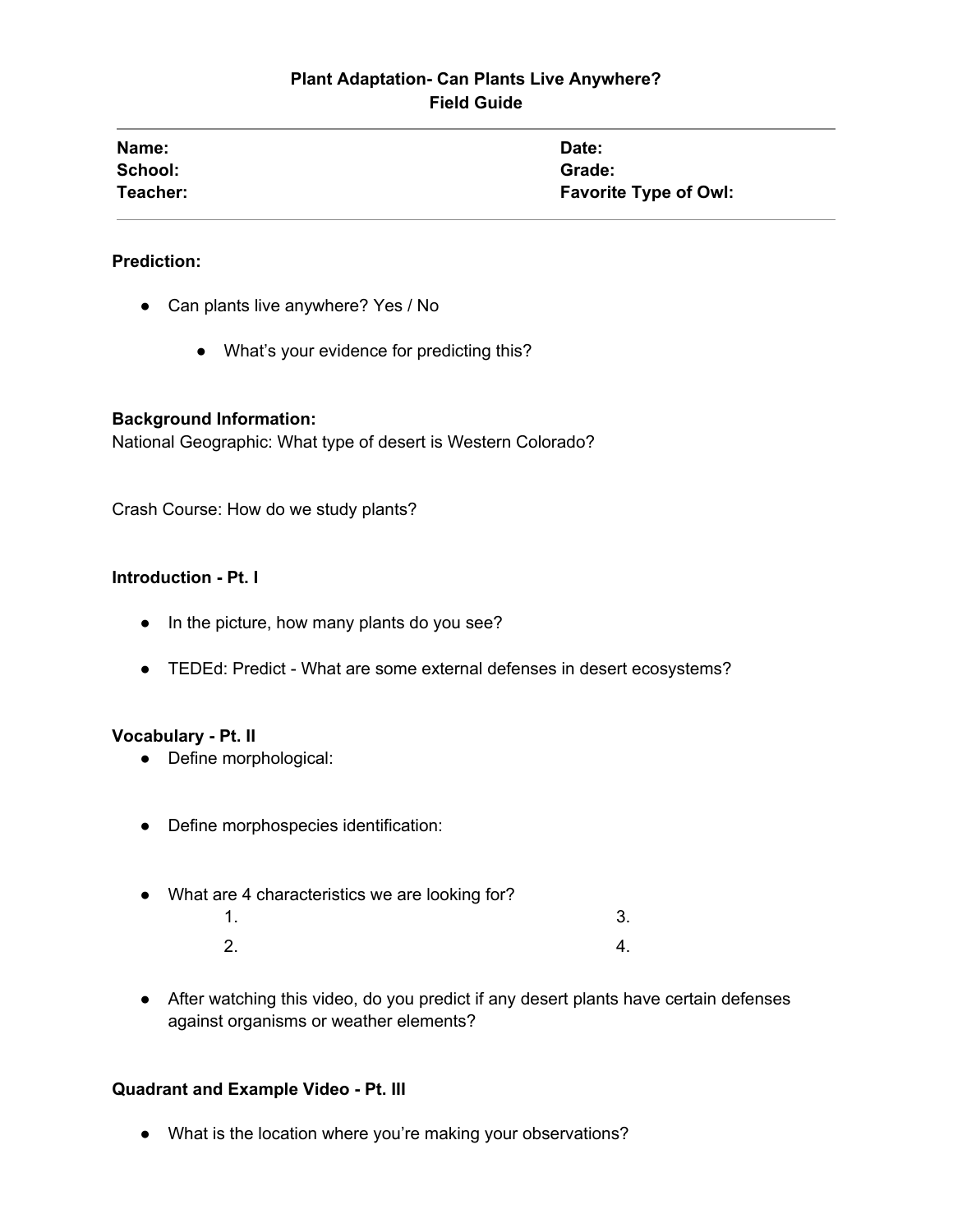### Table 1.

| <b>Quadrant Number</b> | How many total species are in your quadrant? |
|------------------------|----------------------------------------------|
|                        |                                              |
|                        |                                              |
|                        |                                              |

Table 2.

| <b>Quadrant Number</b> | How many unique organisms are in your quadrant? |
|------------------------|-------------------------------------------------|
|                        |                                                 |
|                        |                                                 |
|                        |                                                 |

Table 3. Remember to pick just one species from each quadrant!

| Quadrant Number   Describe a species. |
|---------------------------------------|
|                                       |
|                                       |
|                                       |

Notes:

### **Analyze Data - Pt. IV**

- Define adaptations.
- Make any predictions if the characteristics you observed are adaptations.
- What are the four main desert plant adaptations?
	- 1.
	-
	- 2.
	- 3.
	- 4.